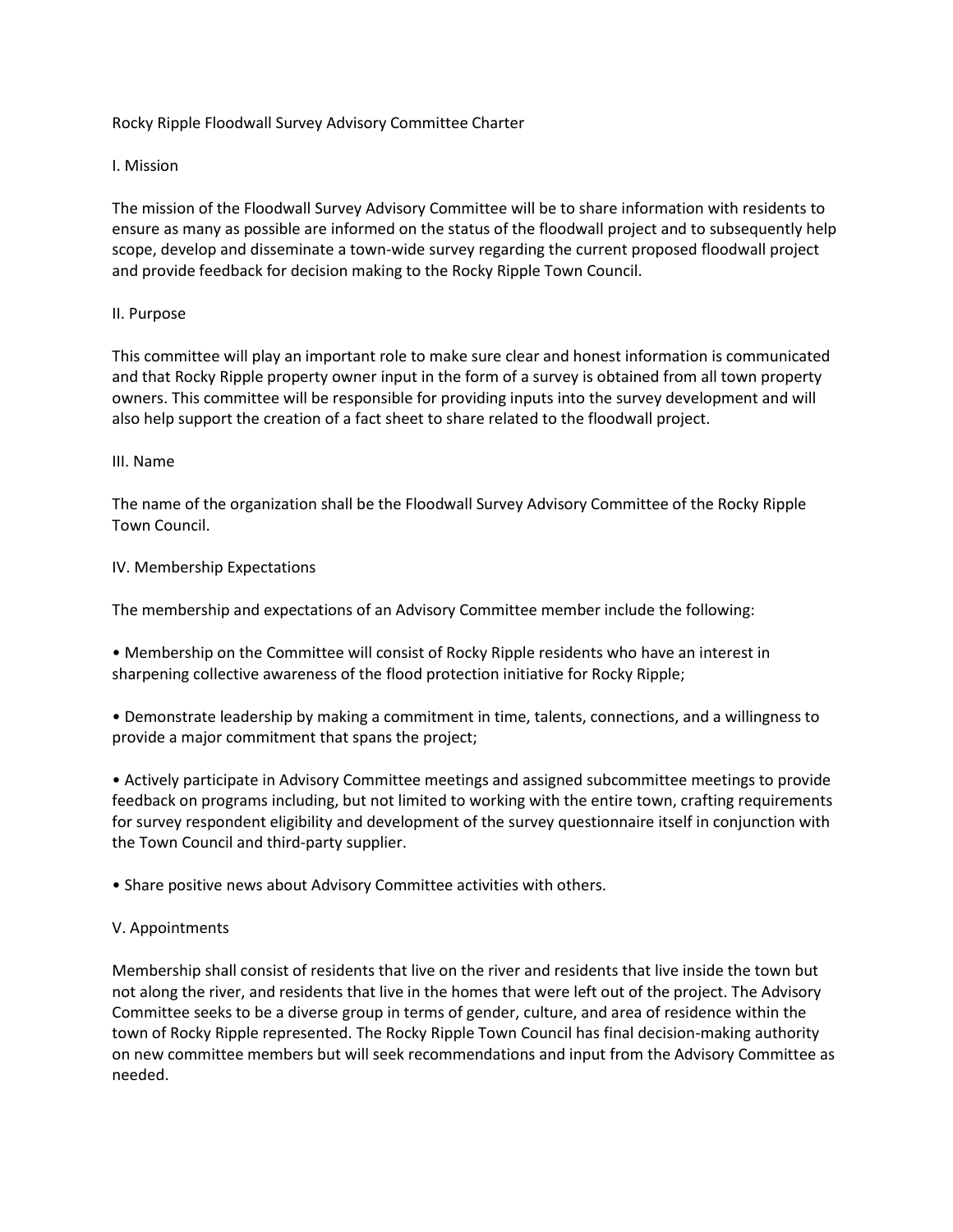### VI. Terms

Appointment of the Advisory Committee will be for the duration of the survey project.

VII. Removal of Members

If at any time during a member's term, she/he/they is not fulfilling the responsibilities of membership, she/he/they will be asked to resign from the Advisory Committee by the Advisory Committee Chair.

VIII. Governance

The members of the Advisory Committee consist of the body of the Committee and are its government.

IX. Quorum

A simple majority of the members present of the Advisory Committee shall constitute a quorum.

XI. Appointments and Terms of Chairperson

Chairperson of the Committee shall be appointed by the Rocky Ripple Town Council.

XII. Voting

Advisory Committee matters subjected to a vote will be decided by a simple majority of a quorum.

XIII. Recommendations of the Board

All recommendations of the Advisory Committee are advisory to the Rocky Ripple Town Council for implementation at their discretion.

XIV. Meetings

The Advisory Committee shall meet on dates announced by the chairperson. Selection of meeting dates and locations shall be the responsibility of the chairperson. May want to add expectation for time commitments required.

# XVI. Duties of the Chairperson

It shall be the duty of the chairperson to act as the executive head of the Advisory Committee and to preside over meetings of the Committee. The chairperson shall serve as the Committee representative at Rocky Ripple Town Council meetings and provide Committee updates to Town Council, as well as receive information from the Town Council and communicate it to committee members. The chairperson will have the power to call special meetings of the Committee; to appoint working committees; to decide points of order; and to appoint, with concurrence by the Rocky Ripple Town Council, an interim officer in case of vacancy.

XIX. Duties of the Rocky Ripple Town Council

The Rocky Ripple Town Council shall provide appropriate information and data necessary for the Advisory Committee to carry out its activities, and inform the Advisory Committee on actions regarding Advisory Committee recommendations. The Rocky Ripple Town Council shall play an active role in the development and review of survey respondent eligibility criteria and will have final decision rights on the content of the survey itself.